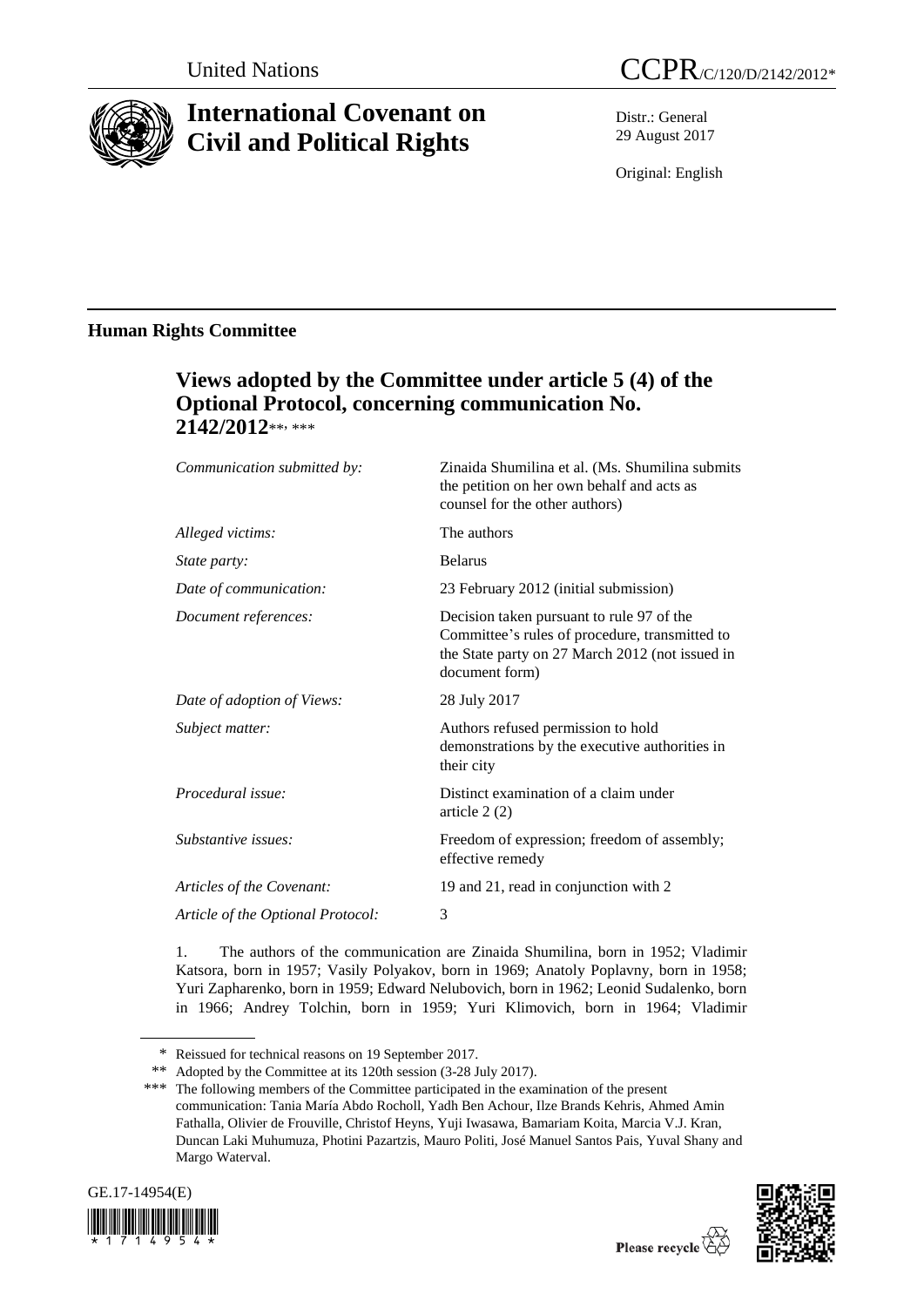Nepomnyashchikh, born in 1952; Vladimir Myshak, born in 1933; and Marina Smyaglikova, born in 1962, all nationals of Belarus. They claim to be victims of violations by Belarus of their rights under articles 19 and 21, read in conjunction with 2, of the Covenant. Ms. Shumilina submits the petition on her own behalf and acts as counsel for the other authors. The Optional Protocol entered into force for Belarus on 30 December 1992.

#### **The facts as submitted by the authors**

2.1 On 4 February 2011, the authors filed an application with the Executive Committee of Gomel to hold, in different locations around the town, a series of demonstrations (socalled pickets) on 23 February, with the purpose of expressing their opinion regarding the political persecution of former presidential candidates and their supporters. The application was reviewed by the Executive Committee which, on 17 February, issued a decision prohibiting the demonstrations.

2.2 On 14 March 2011, the authors filed an appeal against the decision of the Executive Committee with the Central District Court, which rejected the appeal on 12 May. On an unspecified date, the authors filed a cassation appeal against the District Court's decision with the Regional Court of Gomel. On 5 July, the Regional Court issued a ruling confirming the decision of the first instance court and rejecting the authors' appeal.

2.3 In addition, on unspecified dates, the authors attempted to file requests for supervisory review of the decisions of the lower courts with the President of the Gomel Regional Court and the President of the Supreme Court of Belarus. Both rejected their appeals, on 25 November 2011 and 12 January 2012 respectively, and affirmed that the decision of the first instance court was lawful. The authors submit that they did not attempt to apply to the Office of the Public Prosecutor for a supervisory review, as they consider that such review is not an effective remedy, and make reference to the jurisprudence of the Committee in that regard. They also note that Belarus legislation does not allow individual citizens the possibility of complaining directly to the Constitutional Court for alleged violations of their constitutional rights.

#### **The complaint**

3.1 The authors contend that they have exhausted all available and effective domestic remedies.

3.2 The authors claim to be victims of violations by Belarus of their rights under articles 19 and 21, read in conjunction with 2 (2) and (3), of the Covenant.

3.3 The authors submit that they were refused permission to conduct their campaign on the grounds that they had not fulfilled the requirements of the decision of the Executive Committee of Gomel No. 299 of 2 April 2008 on mass action in the City of Gomel, issued on the basis of the domestic Public Events Act, which delegates to the local authorities the competence to determine locations where public events can take place and which contains vague and unclear wording. The decision requires organizers of public events to hold them in a specific location in the city designated for that purpose by the authorities and, prior to the event, to conclude remunerated contracts with the respective services for maintenance of public order and provision of medical services during the event, and for cleaning of the location after the event. Permission to hold the event was refused because the authors had planned to organize pickets in a location other than the one designated for that purpose and because they had failed to conclude the required contracts. The authors submit that they do not understand the purposes of the limitation of their right to participate in peaceful demonstrations and the freedom to express their opinions, to which they are entitled under articles 19 and 21 of the Covenant. In the absence of any clarification of those purposes, the authors believe that the limitations of their rights were not necessary for the protection of national security, public order or public health or morals, or respect for the rights or reputations of others. They further submit that the requirements imposed by the domestic legislation are arbitrary and not justified under articles 19 and 21 of the Covenant.

3.4 The authors refer to article 33 of the law on international treaties, which states that the international treaties to which Belarus is a party and that have entered into force are part of the domestic legislation. They claim that Belarus has failed to undertake the necessary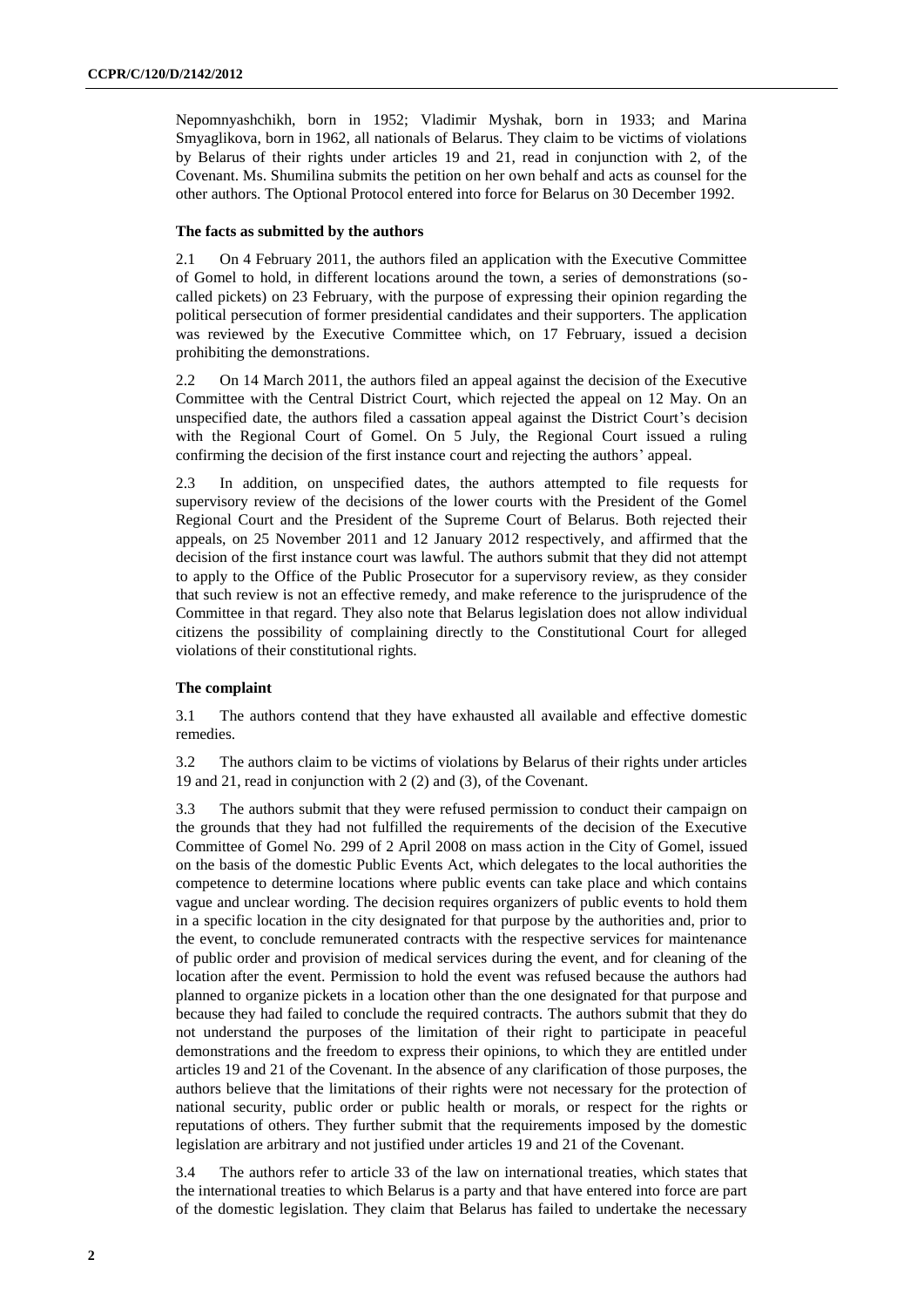measures to give effect to the rights recognized in articles 19 and 21 of the Covenant. The authors refer to the Committee's Views in communication No. 628/1995, *Tae Hoon Park v. Republic of Korea*,<sup>1</sup> in which the Committee found it incompatible with the Covenant that the State party had given priority to the application of its national law over its obligations under the Covenant. The authors maintain that Belarus has given precedence to its internal legislation over the Covenant by leaving the selection of mandatory places for the conduct of public gatherings to municipal officials and by requiring organizers to obtain prior permission without justifying why that was necessary, as required by articles 19 and 21 of the Covenant, and has thus violated those articles, read in conjunction with article 2.

3.5 The authors also note that Belarus did not issue the notification, required by article 4 (3) of the Covenant, that it has derogated from certain rights owing to the existence of a public emergency, and the reasons for such derogation.

#### **Lack of cooperation by the State party**

4. On 27 March 2012, the Committee requested the State party to provide any information with regard to the admissibility or the merits of the authors' claims by 27 September. Despite reminders sent by the secretariat on 24 January and 19 November 2014 and 16 February 2015, the State party failed to provide any observations.

#### **Issues and proceedings before the Committee**

#### *Consideration of admissibility*

5.1 Before considering any claim contained in a communication, the Committee must decide, in accordance with rule 93 of its rules of procedure, whether the claim is admissible under the Optional Protocol.

5.2 The Committee has ascertained, as required under article 5 (2) (a) of the Optional Protocol, that the same matter is not being examined under another procedure of international investigation or settlement.

5.3 The Committee takes note of the authors' claim that they have exhausted all effective domestic remedies available to them. In the absence of any objection by the State party in this connection, the Committee considers that the requirements of article 5 (2) (b) of the Optional Protocol have been met.

5.4 The Committee notes the authors' submission that the State party has violated its obligations under article 2 (2) of the Covenant as it failed to adopt such laws or other measures as may be necessary to give effect to the rights recognized in articles 19 and 21. The Committee recalls its jurisprudence, which indicates that the provisions of article 2 set forth a general obligation for States parties and cannot give rise, when invoked separately, to a claim in a communication under the Optional Protocol.<sup>2</sup> The Committee also considers that the provisions of article 2 (2) cannot be invoked as the basis for a claim in a communication under the Optional Protocol in conjunction with other provisions of the Covenant, except when the failure by the State party to observe its obligations under article 2 (2) is the proximate cause of a distinct violation of the Covenant directly affecting the individual claiming to be a victim.<sup>3</sup> The Committee notes, however, that the authors allege a violation of their rights under articles 19 and 21, read alone, resulting from the interpretation and application of the existing laws of the State party, and the Committee does not consider that examination of whether the State party also violated its general obligations under article 2 (2), read in conjunction with articles 19 and 21, to be distinct under article 3 of the Optional Protocol.

5.5 In the absence of any information provided by the State party on the facts of the case, the Committee declares all other aspects of the communication admissible as far as it raises

<sup>&</sup>lt;sup>1</sup> Views adopted on 20 October 1998, para. 10.4.

<sup>2</sup> See, for example, communications No. 2202/2012, *Castañeda v. Mexico*, Views adopted on 18 July 2013, para. 6.8; No. 1834/2008, *A.P. v. Ukraine*, decision of inadmissibility adopted on 23 July 2012, para. 8.5; No. 1887/2009, *Peirano Basso v. Uruguay*, Views adopted on 19 October 2010, para. 9.4.

<sup>3</sup> Communication No. 2030/2011, *Poliakov v. Belarus*, Views adopted on 17 July 2014, para. 7.4.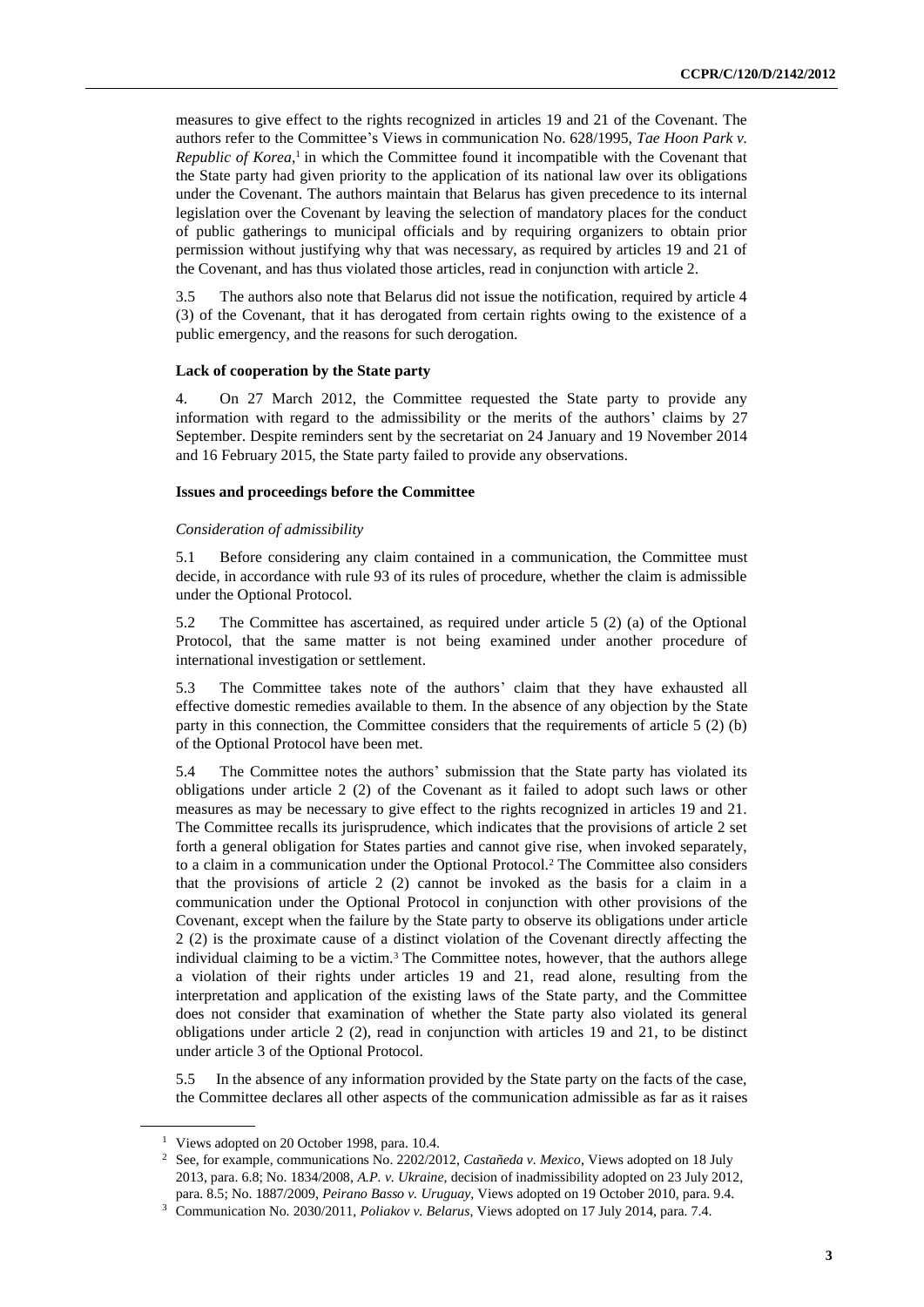issues under articles 19 and 21, read alone and in conjunction with 2 (3), of the Covenant, and proceeds with its examination of the merits.

#### *Consideration of the merits*

6.1 The Committee has considered the communication in the light of all the information made available to it by the parties, as provided under article 5 (1) of the Optional Protocol. It notes that, despite the reminders sent to it, the State party has not provided any replies on either the admissibility or the merits of the communication. The Committee notes that, under article 4 (2) of the Optional Protocol, a State party is under an obligation to cooperate with the Committee by submitting to it written explanations or statements clarifying the matter and indicating the measures, if any, that may have been taken to remedy the situation. As the State party has failed to cooperate in that regard, the Committee had no choice but to give the authors' allegations their full weight insofar as they have been substantiated. $4$ 

6.2 The Committee notes the authors' claims that the Executive Committee decision of 17 February 2011 unduly restricts their right to freedom of expression and their right of peaceful assembly by requiring organizers to hold public events in only one specified location in the city and, prior to the event, to conclude remunerated contracts with the services for maintenance of public order and provision of medical services during the event, and for cleaning of the location after the event.

6.3 The Committee refers to its general comment No. 34 (2011) on the freedoms of opinion and expression, in which it states that freedom of opinion and freedom of expression are indispensable conditions for the full development of the person and that such freedoms are essential for any society (para. 2); that they constitute the foundation stone for every free and democratic society (para. 2); and that article 19 (3) of the Covenant allows certain restrictions only as provided by law and necessary (a) for the respect of the rights and reputation of others; and (b) for the protection of national security or public order (*ordre public*) or public health or morals. Any restriction on the exercise of such freedoms must conform to the strict tests of necessity and proportionality. Restrictions must be applied only for those purposes for which they were prescribed and must be directly related to the specific need on which they are predicated.<sup>5</sup> The Committee also recalls that it is for the State party to demonstrate that the restrictions on the authors' rights under article 19 of the Covenant were necessary and proportionate.<sup>6</sup>

6.4 In this context, the Committee recalls that the right of peaceful assembly, as guaranteed under article 21 of the Covenant, is a fundamental human right that is essential for the public expression of an individual's views and opinions and indispensable in a democratic society. This right entails the possibility of organizing and participating in a peaceful assembly, including a stationary assembly (such as a picket) in a public location. The organizers of an assembly generally have the right to choose a location within sight and sound of their target audience and no restriction to this right is permissible unless it is (a) imposed in conformity with the law; and (b) necessary in a democratic society, in the interests of national security or public safety, public order (*ordre public*), protection of public health or morals or protection of the rights and freedoms of others. When a State party imposes restrictions with the aim of reconciling an individual's right to assembly and the aforementioned interests of general concern, it should be guided by the objective of facilitating the right, rather than seeking unnecessary or disproportionate limitations to it. The State party is thus under the obligation to justify the limitation of the right protected by article 21 of the Covenant.<sup>7</sup>

<sup>4</sup> See for example, communications No. 964/2001, *Saidova v. Tajikistan*, Views adopted on 8 July 2004, para. 6.1; No. 1117/2002, *Khomidova v. Tajikistan*, Views adopted on 29 July 2004, para. 4; and No. 760/1997, *J.G.A. Diergaardt et al. v. Namibia*, Views adopted on 25 July 2000, para. 10.2.

<sup>5</sup> General comment No. 34, para. 22.

<sup>6</sup> See, for example, communications No. 1830/2008, *Pivonos v. Belarus*, Views adopted on 29 October 2012, para. 9.3; No. 1785/2008, *Olechkevitch v. Belarus*, Views adopted on 18 March 2013, para. 8.5; and No. 2092/2011, *Androsenko v. Belarus*, Views adopted on 30 March 2016, para.7.3.

<sup>7</sup> See communication No. 2019/2010, *Poplavny* v. *Belarus*, Views adopted on 5 November 2015, para. 8.4.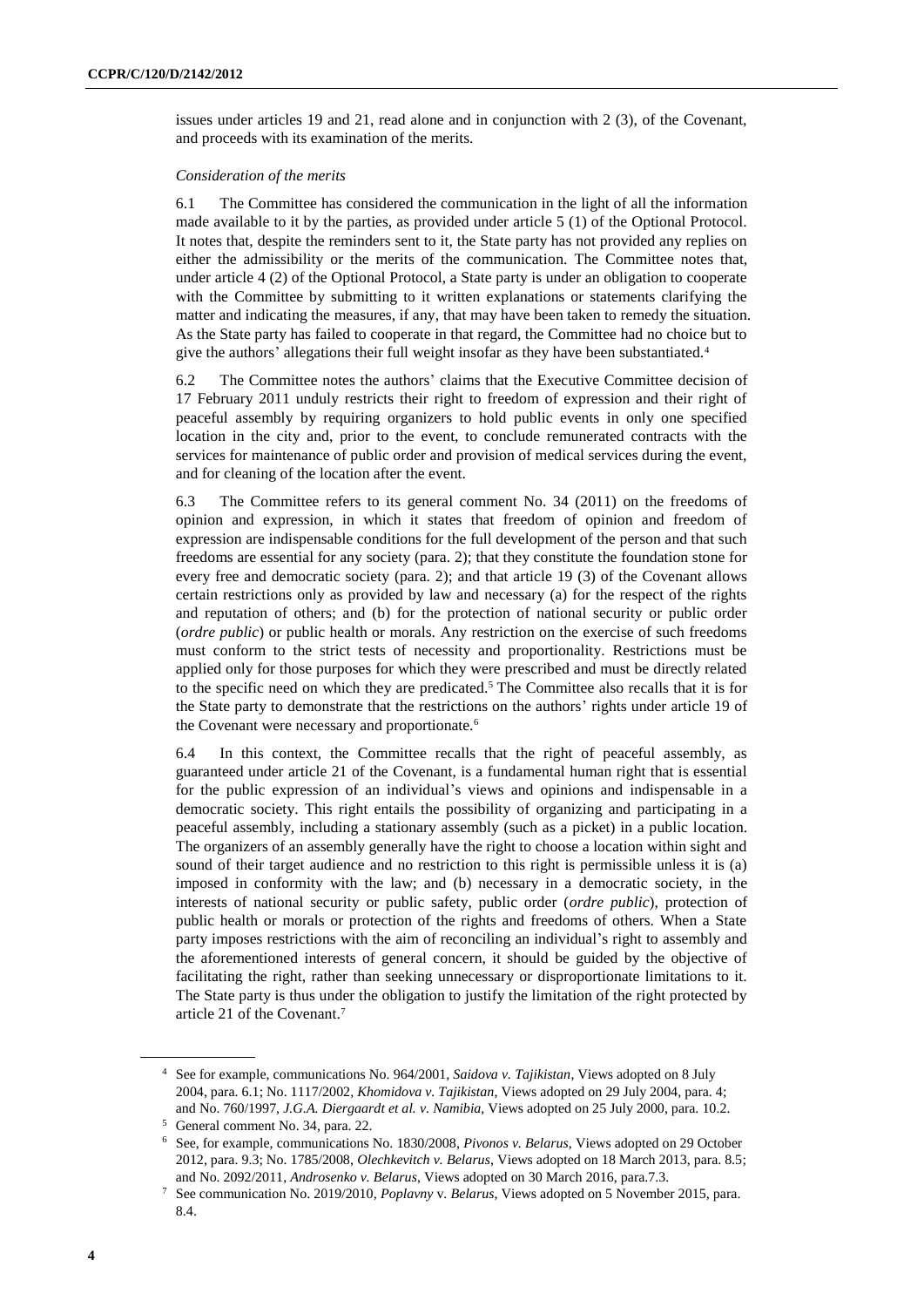6.5 In the present case, the Committee must consider whether the restrictions imposed on the authors' right to freedom of expression and freedom of assembly are justified under any of the criteria set out in paragraph 3 of article 19 and the second sentence of article 21 of the Covenant. The authors chose several different locations in Gomel for their pickets to publicly express their opinion regarding the political persecution of former presidential candidates and their supporters. The Committee notes that the national authorities rejected the authors' requests on the grounds that the events were planned to take place at locations other than the only location permitted for such activities under decision No. 299 and because the authors had failed to conclude contracts with city services providers. The Committee notes, in the light of the information available on file, that the municipal authorities have not provided any justification or explanation as to how, in practice, the authors' picket would violate the interests of national security or public safety, public order (*ordre public*), the protection of public health or morals or the protection of the rights and freedoms of others, as set out in articles 19 and 21 of the Covenant. It notes in particular that neither the decision of the Executive Committee to refuse the authors' requests to hold pickets nor the court decisions provide any justification as to why the restrictions imposed in decision No. 299 and applied in the authors' case were necessary and justified.

6.6 The Committee notes that it has dealt with similar cases in respect of the same laws and practices of the State party in a number of earlier communications.<sup>8</sup> In line with these precedents, the Committee concludes that, in the present case, the State party has violated the authors' rights under articles 19 and 21 of the Covenant.

6.7 The Committee also notes that the prohibition imposed by decision No. 299 of an assembly in any public location in the entire city of Gomel with the exception of a single remote area unduly limits freedom of expression and the right of assembly in the same context. In these circumstances, the Committee finds that the formal application of decision No. 299 and the rejection by the State party's authorities of the authors' requests to hold pickets to be unjustified, and concludes that the authors' rights under articles 19 and 21 of the Covenant have been violated.

6.8 In the light of this conclusion, the Committee decides not to examine the authors' claims of a separate violation of article 2 (3), read in conjunction with articles 19 and 21, of the Covenant.

7. The Committee, acting under article 5 (4) of the Optional Protocol, is of the view that the facts before it disclose a violation of the authors' rights under articles 19 and 21 of the Covenant.

8. In accordance with article 2 (3) (a) of the Covenant, the State party is under an obligation to provide the authors with an effective remedy. This requires it to make full reparation to individuals whose Covenant rights have been violated. Accordingly, the State party is obligated, inter alia, to reimburse any expenses incurred by the authors and to provide them with adequate compensation. The State party is also under an obligation to take steps to prevent similar violations in the future. In this connection, the Committee reiterates that the State party should revise its legislation, in particular decision No. 299 of the Gomel City Executive Committee and the Public Events Act of 30 December 1997 as it has been applied in the present case, in accordance with its obligation under article 2 (2), with a view to ensuring that the rights under articles 19 and 21 of the Covenant may be fully enjoyed in the State party.<sup>9</sup>

<sup>8</sup> Ibid., para. 8.5. See also, for example, communications No. 1949/2010, *Kozlov et al. v. Belarus*, Views adopted on 25 March 2015, paras. 7.5-7.6; No. 1999/2010, *Evrezov et al. v. Belarus*, Views adopted on 10 October 2014, paras. 8.6-8.8; No. 1976/2010, *Kuznetsov et al. v. Belarus*, Views adopted on 24 July 2014, paras. 9.6 and 9.8; No. 1851/2008, *Sekerko v. Belarus*, Views adopted on 28 October 2013, para. 9.7; No. 1808/2008, *Kovalenko v. Belarus*, Views adopted on 17 July 2013, paras. 8.3-8.8; and No. 1948/2010, *Turchenyak et al. v. Belarus*, Views adopted on 24 July 2013, paras. 7.3-7.8.

<sup>9</sup> See, for example, *Poplavny v. Belarus*, para. 10; *Sekerko v. Belarus*, para. 11; *Turchenyak et al. v. Belarus*, para. 9; and communications No. 1992/2010, *Sudalenko v. Belarus*, Views adopted on 27 March 2015, para. 10; and No. 1790/2008, *Govsha et al. v. Belarus*, Views adopted on 27 July 2012, para. 11.